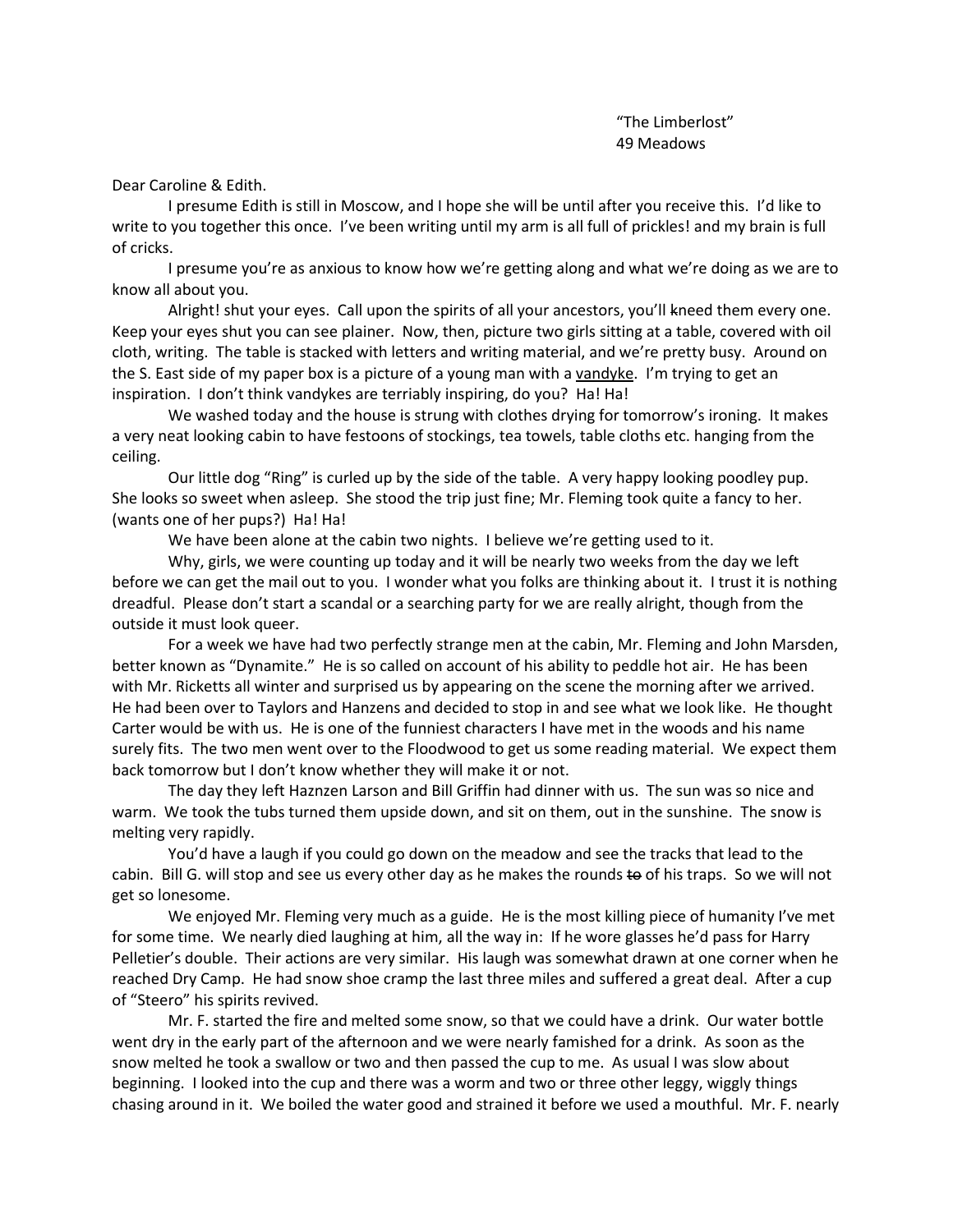had a spasm and for two or three days afterward declared he had swallowed a dragon with nine heads. 'Twas some time after Saint Patricks Day too.

'Twas a pretty wise stunt for you to put me next to a few things, Cad. I'd have gotten you into trouble sure. My! what wonderful experiences we have had together, you and me. Thanks for the warning, he hasn't caught me yet. He thinks you are a truly wonderful girl, and enjoyed your company so much last summer never was in more pleasing company, and "By the Lord Harry" she's a corking good girl." In fact the whole family came in for such a lot of praise, (trade lasts) that I'm stacked for a year to come;

"Holy, jump up and come down! but Muggs is the finest dog I've seen for years."

How is Muggs any scraps lately?

I can't knit for my needles are out to Avery. I don't believe I'll know how when they boys get them in to me. I'll be heart broken if I have that all to learn over again.

By the way Mr. Fleming wishes to know if the Pelletiers are from Toronto. He knew a family by that name there in his youth. (???)

I've written a long letter to the folks and am going to tell you  $\leftrightarrow$  as I told Brer Chedsey, call on my representative, Mother, for particulars of the trip in. Myrtle has written even more to her mother than I wrote home. So by the time the neighborhood letters is are rounded up you will get all the particulars.

How was the date on the "thirty first." Did it materialize, or did Cousin Larry decide that time was too precious to be spent in such frivolities.

Have you been for a ride lately? Its sure a great change from what we left in the States. Dust, walks, rides, green lettuce and company. Now 'tis, snow, snow, snow, more snow beans and prunes.

Edith have you made up your mind to ride horseback? You'd better reconsider and come on you'd enjoy it after you got here I'm sure; You'll see Lulu in Spokane, will you not?

It's getting late. I must cut the kindling and get to sleep or I'll not be beautiful tomorrow. Will write a little more before the boys start if possible.

Write and tell me all about your good times and let me enjoy them too. I wrote to "Cherry" tonight.

Good night.

Affectionately,

Iona.

Later: - Cad, talk about casting bread on the water. Listen. I went to settle with Mr. Fleming this morning and he would take nothing for the trip. Said he had had had so much pleasure from the trip that he needed no other compensation. Also, that he enjoyed the McConnells so much last summer and had no way of repaying their kindness that he was going to be good to me because I am a friend of theirs. His kindness was o'er whelming.

He wishes to see you very much when you come out and will try to get over to the meadows. The price of the trip was fifteen dollars. I feel as if I'd had a Merry Xmas present. I forgot to tell the folks the regular price of the trip.

Isn't it funny how life swings around and we meet one another's friends under the most peculiar circumstances.

I saw a butterfly, a green fly, a camp robber and two blue jays today. How's that for signs of spring.

Tell Ben I'll write him, and send the letter out by the next male that leaves these diggins. The Boys or Bill G. will go out about the fifteenth of April. Let me hear from you then.

We are reveling in nineteen new records. Isn't it glorious. And new books galore. I guess we won't get as lonesome.